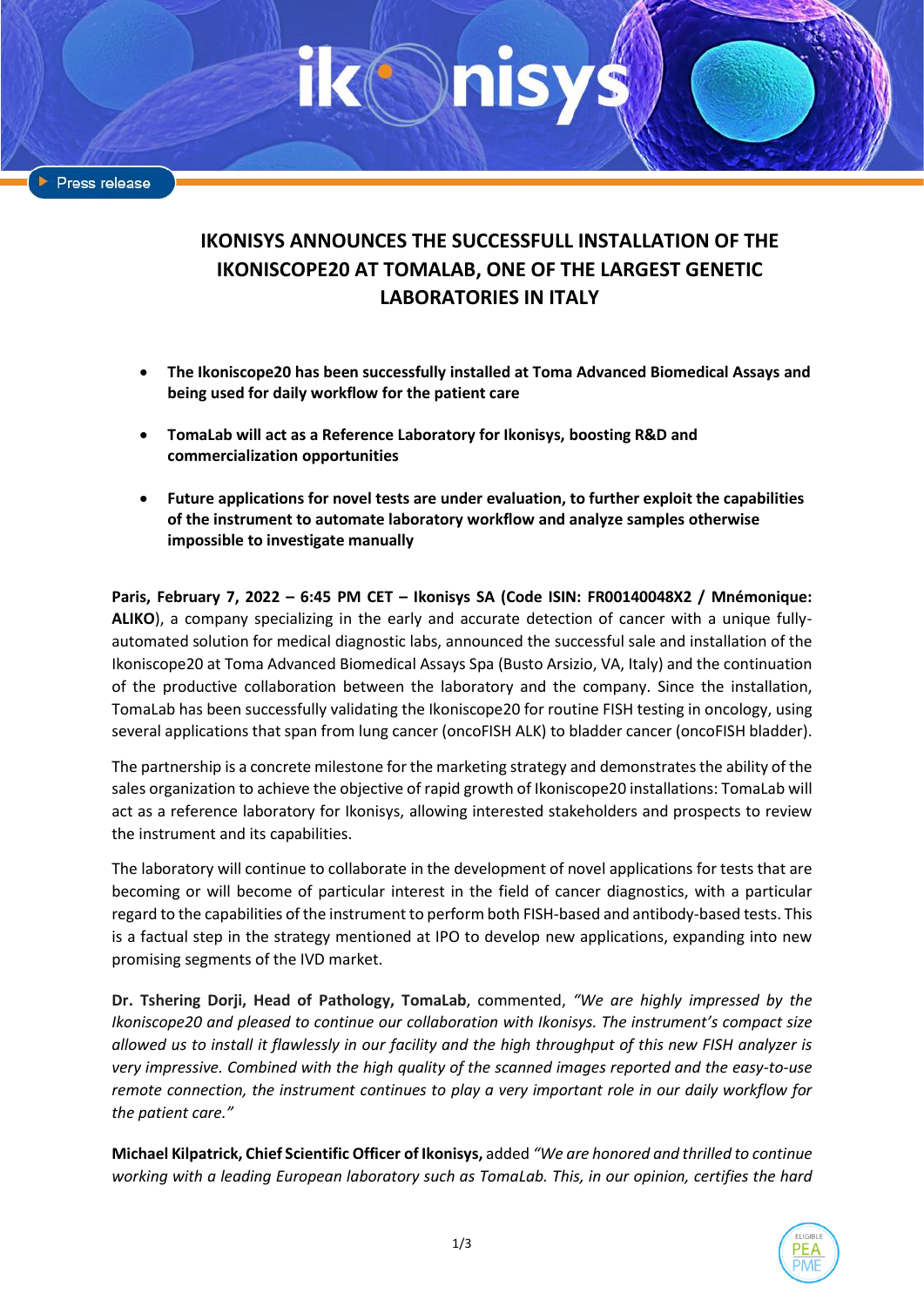*work that was put into the development of the new instrument in order to meet and exceed customers' expectations. The collaboration with TomaLab has already allowed us to develop new applications in the past and we're looking forward to the excellent ideas that might come from the discussion with such a sophisticated customer, to expand our product portfolio in FISH and other segments. We believe that in the short term this will allow us to add new applications for detection of genetic aberrations in several tissue types, whilst continuing to utilize the capabilities of the platform to develop tests based on the combined analysis of genes and proteins."*

**Jurgen Schipper, Chief Commercial Officer of Ikonisys** concluded: *"The fact that TomaLab will act as a first reference lab for us represents an important support as we continue our expansion in the European market. After the recent hiring of our experienced Sales Director for France, this is another important brick in the construction of our sales strategy, based on initial sales to Key Opinion leaders and highly respected customers, that will act as sponsors for our innovative instrument and applications."*

# **About Ikonisys**

Ikonisys SA is a cell-based diagnostics company based in Paris (France), New Haven (Connecticut, USA) and Milan (Italy) specialized in the early and accurate detection of cancer. The company develops, produces and markets the proprietary Ikoniscope20® platform, a fully-automated solution designed to deliver accurate and reliable detection and analysis of rare and very rare cells. Ikonisys has received FDA clearance for several automated diagnostic applications, which are also marketed in Europe under CE certification. Through its breakthrough fluorescence microscopy platform, the company continues to develop a stream of new tests, including liquid biopsy tests based on Circulating Tumor Cells (CTC).

For further information, please go to [www.Ikonisys.com](http://www.ikonisys.com/)

### **Contacts**

| <b>Ikonisys</b>        | <b>NewCap</b>                                    | <b>NewCap</b>                                 |
|------------------------|--------------------------------------------------|-----------------------------------------------|
| Alessandro Mauri       | Olivier Bricaud / Louis-Victor Delouvrier        | Nicolas Merigeau                              |
| CFO                    | <b>Investor Relations</b>                        | <b>Media Relations</b>                        |
| investors@ikonisys.com | Ikonisys@newcap.eu<br>Tel.: +33 (0)1 44 71 94 92 | Ikonisys@newcap.eu<br>Tel.: $+33(0)144719498$ |

## **Disclaimer**

This press release contains forward-looking statements about the Company's prospects and development. These statements are sometimes identified by the use of the future tense, the conditional tense and forward-looking words such as "believe", "aim to", "expect", "intend", "estimate", "believe", "should", "could", "would" or "will" or, where appropriate, the negative of these terms or any other similar variants or expressions. This information is not historical data and should not be construed as a guarantee that the facts and data set forth will occur. This information is based on data, assumptions and estimates considered reasonable by the Company. It is subject to change or modification due to uncertainties relating to the economic, financial, competitive and regulatory environment. This information contains data relating to the Company's intentions, estimates and objectives concerning, in particular, the market, strategy, growth, results, financial situation and cash flow of the Company. The forward-looking information contained in this press release is made only as of the date of this press release. The Company does not undertake to update any forward-looking information contained in this press release, except as required by applicable law or regulation. The Company operates in a competitive and rapidly changing environment and therefore cannot anticipate all of the risks, uncertainties or other factors that may affect its